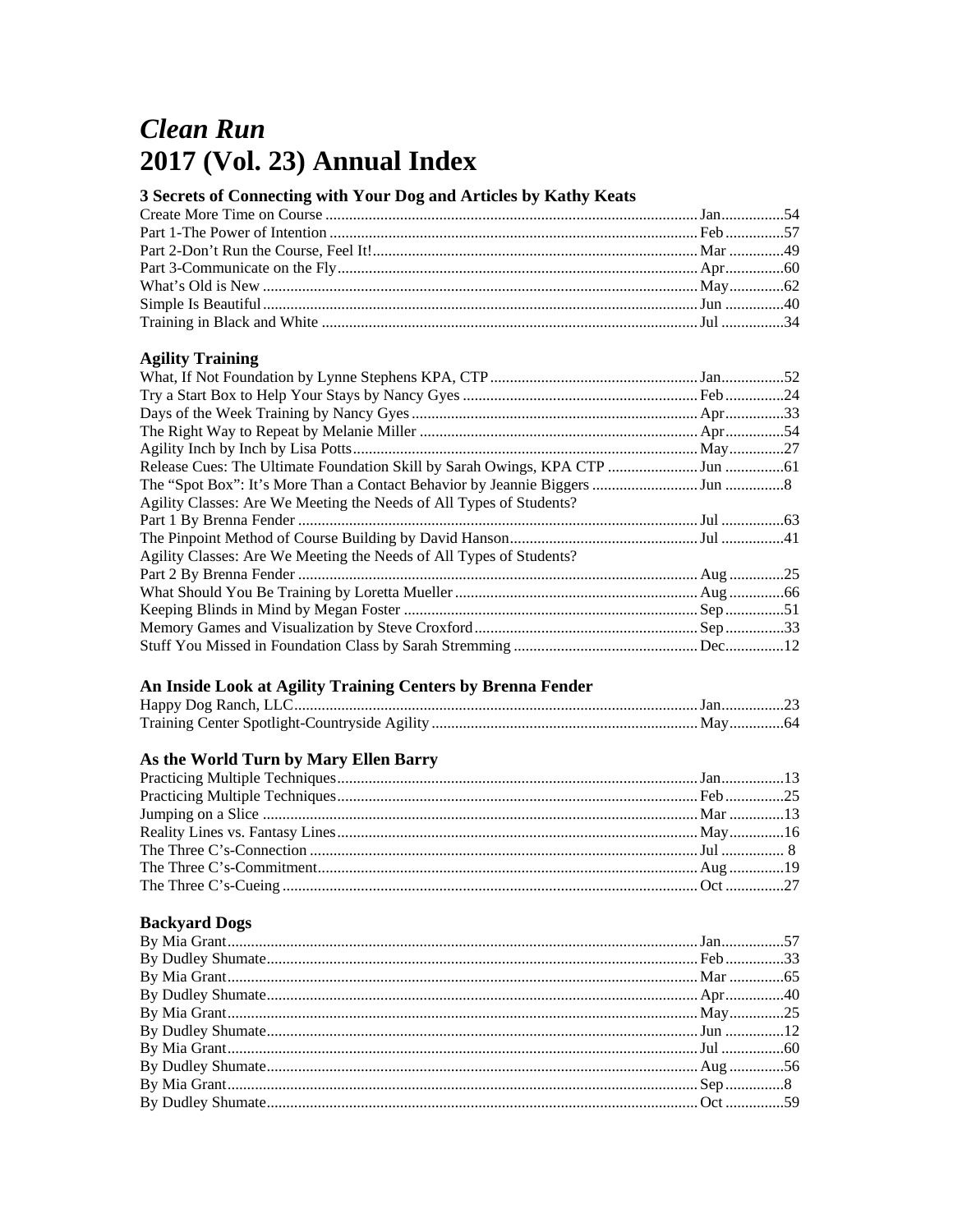| <b>Balance in Training by Stacy Winkler</b>                                                    |  |
|------------------------------------------------------------------------------------------------|--|
|                                                                                                |  |
| <b>Collar Cues by Michele Pouliot</b>                                                          |  |
|                                                                                                |  |
|                                                                                                |  |
|                                                                                                |  |
| <b>The Construction Zone</b>                                                                   |  |
|                                                                                                |  |
|                                                                                                |  |
|                                                                                                |  |
|                                                                                                |  |
|                                                                                                |  |
|                                                                                                |  |
|                                                                                                |  |
|                                                                                                |  |
| <b>Courses for a Small World</b>                                                               |  |
|                                                                                                |  |
|                                                                                                |  |
|                                                                                                |  |
|                                                                                                |  |
|                                                                                                |  |
|                                                                                                |  |
|                                                                                                |  |
| <b>Distance Handling in Action by Kristy Netzer</b>                                            |  |
|                                                                                                |  |
|                                                                                                |  |
|                                                                                                |  |
|                                                                                                |  |
|                                                                                                |  |
|                                                                                                |  |
|                                                                                                |  |
| Dog Health                                                                                     |  |
| Foot and Pad Care for Agility Dogs by Dr. David L. Dycus and Dr. Debra A. Canapp  Jan 19       |  |
| Nail Care and Dew Claws for the Agility Dog By Brittany Jean Carr, DVM and                     |  |
|                                                                                                |  |
| Biomechanics of Canine Performance in Agility                                                  |  |
|                                                                                                |  |
| Harnesses for Agility Dogs by Dr. Brittany Jean Carr, Dr. Chris Zink, and Kaitlyn Dreese Apr15 |  |
| First Aid for the Canine Athlete by Stacy N. Godfrey, DVM and                                  |  |
|                                                                                                |  |
|                                                                                                |  |
| Vestibular Disease in the Agility Dog by Ryan M. Gallagher DVM, DACVIM  Aug63                  |  |
| Contagious Disease and Your Dog: Strategies for Staying Healthy by Catherine Sullivan . Oct 44 |  |
| Extracorporeal Shockwave Therapy in Canine Rehabilitation Therapy by Drs. Lauren               |  |
|                                                                                                |  |
| <b>Early Agility</b>                                                                           |  |

Early Agility Training and Exploring the Art of the Possible, Part 2 by Nini Bloch ........... Jan ................40 The Evolution of Agility from the Judge's Perspective By Sally Silverman ....................... Mar ..............9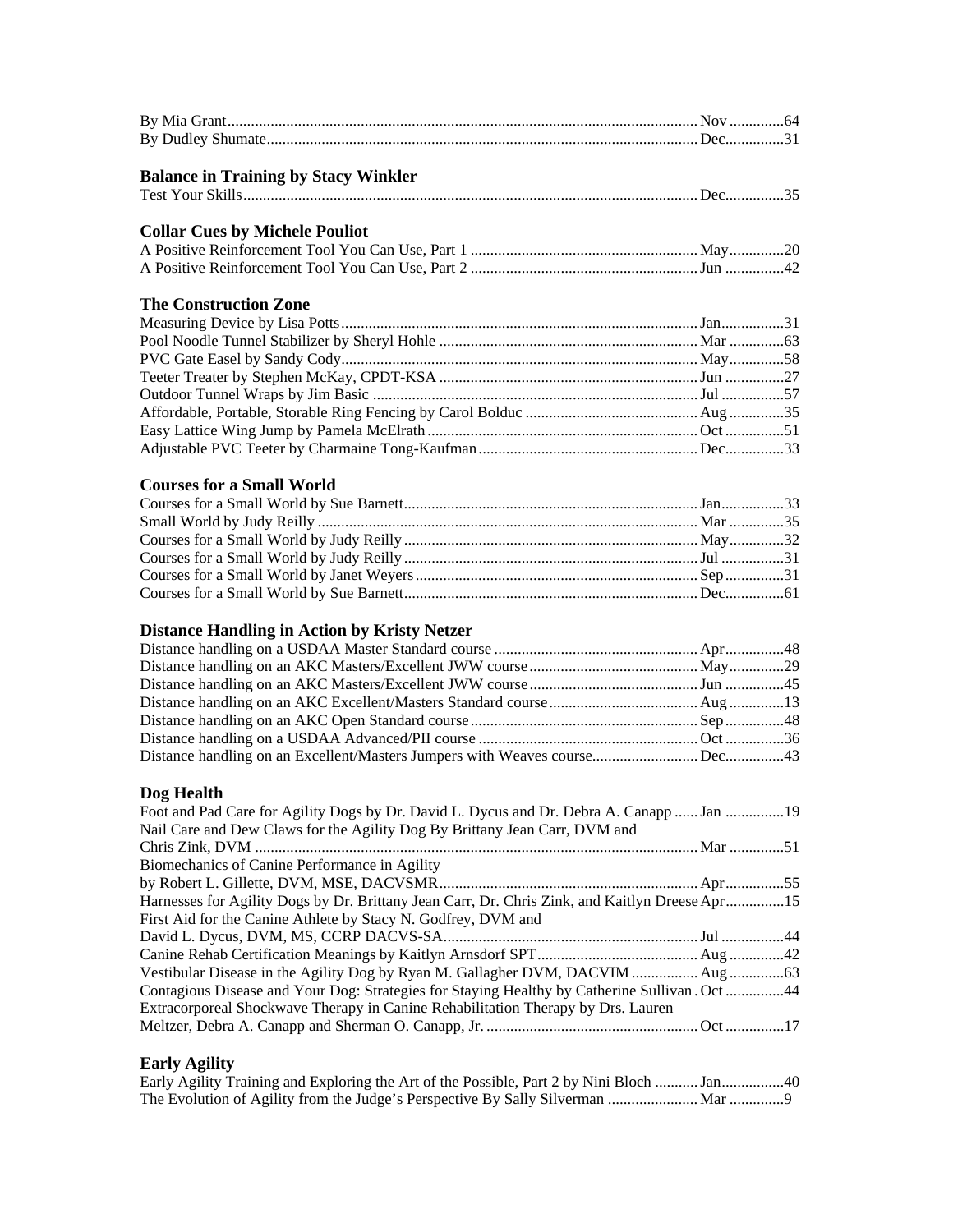#### **Early Takeoffs –Special Focus Issue**

| Breeding Concerns Regarding Early Takeoffs in Jumping Dogs                            |  |
|---------------------------------------------------------------------------------------|--|
|                                                                                       |  |
|                                                                                       |  |
|                                                                                       |  |
|                                                                                       |  |
| Editorializing: Understanding How Vision Problems Affect Our Agility Dogs             |  |
|                                                                                       |  |
|                                                                                       |  |
| Everything You Need to Know About Early Takeoffs by Linda Mecklenburg, DVM  Nov  7    |  |
|                                                                                       |  |
|                                                                                       |  |
|                                                                                       |  |
|                                                                                       |  |
|                                                                                       |  |
|                                                                                       |  |
|                                                                                       |  |
|                                                                                       |  |
|                                                                                       |  |
|                                                                                       |  |
|                                                                                       |  |
|                                                                                       |  |
| My Journey with Multiple Related Dogs with Early Takeoffs by Jean Lavalley, DVM Nov46 |  |
|                                                                                       |  |
| Rating Dogs with Early Takeoff Symptoms-Nancy Gyes and Linda Mecklenburg Nov63        |  |
|                                                                                       |  |
|                                                                                       |  |

#### **Editorializing**

| Understanding How Vision Problems Affect Our Agility Dogs by Nancy Gyes Nov |  |
|-----------------------------------------------------------------------------|--|
|                                                                             |  |

#### **Everything You Always Wanted to Know About Agility by Brenna Fender**

AKC Fast rule changes. USDAA jump height changes. NADAC videotaped runs for points toward a title. Qualifying for Dog Agility Masters Team or PVP for Cynosports?... Jan ................7

#### **Footwork by Susan Salo**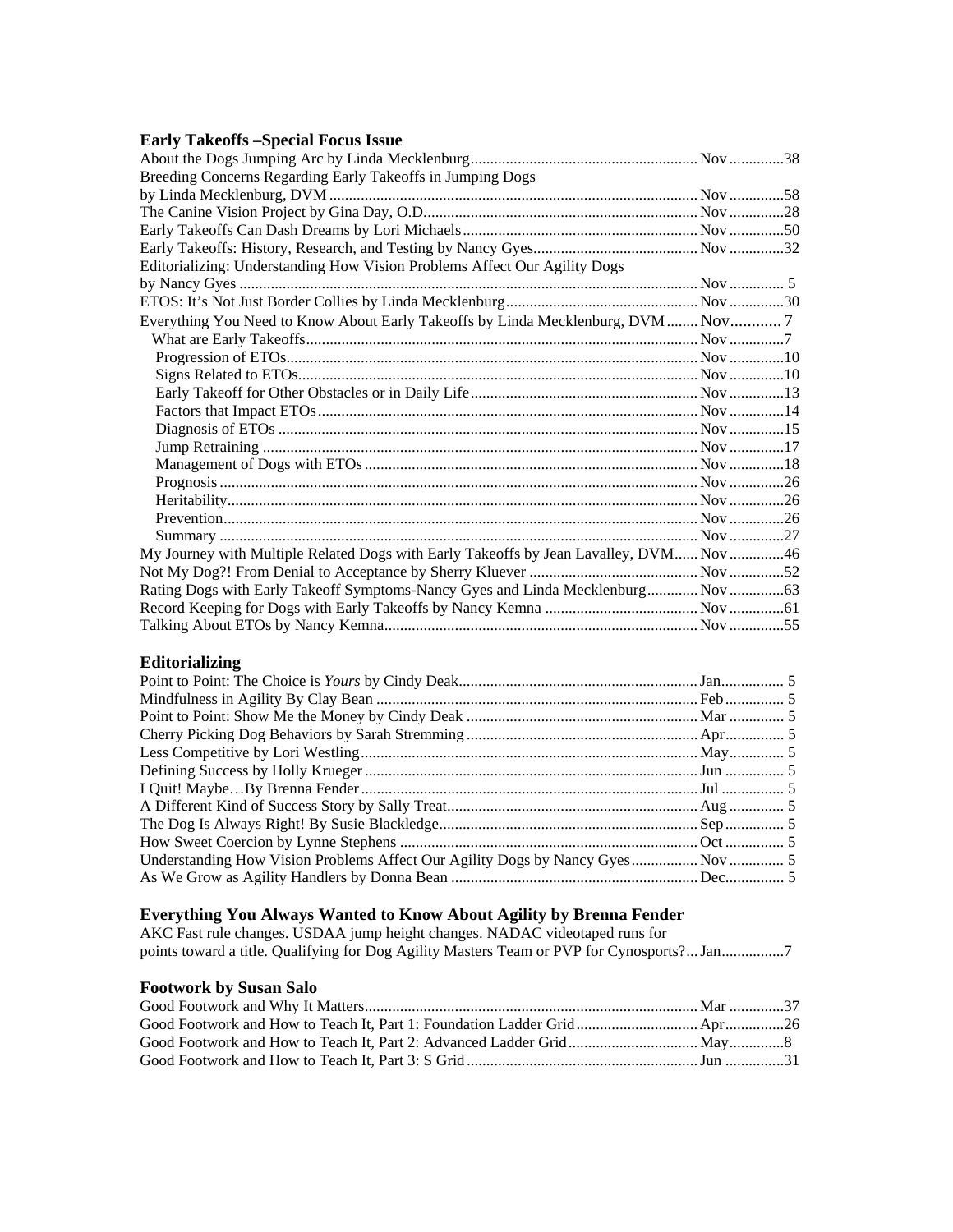### **For Your Information…. By Brenna Fender**

| USDAA New options for accommodating partners in pairs, AKC Junior Showcase             |  |
|----------------------------------------------------------------------------------------|--|
| Events, what if something happens to your teammates after Cynosports begins? Feb7      |  |
| NADAC news, USDAA Title Mania 2017 rules, USDAA worksheets and Snooker                 |  |
|                                                                                        |  |
| ASCA Changes in YPS, 2017 DOCNA National Championships, NADAC News,                    |  |
| USDAA Jump Height Card Changes, how old does my dog have to be to compete? Apr         |  |
| USDAA IFCS Team Selection Criteria, can volunteers leave the ring to avoid distracting |  |
|                                                                                        |  |
|                                                                                        |  |
| ASCA European agility expansion, NADAC update, TDAA National Tournament news,          |  |
| Can you knock a bar in Regular class in NADAC with video submissions? Does my dog      |  |
|                                                                                        |  |
| NADAC notes, USDAA 2018 World Team selection, Can you use a muzzle to put a            |  |
|                                                                                        |  |
| AKC news. Do you have to pay taxes on money raised for personal International Agility  |  |
| Team expenses? What happens to Open Legs in AKC if open was entered before the         |  |
|                                                                                        |  |
| New NADAC store, USDAA news, Leash requirements in AKC, CPE and the teeter  Oct        |  |
| USDAA's beginners Facebook group, entering AKC ACT program or Novice classes? Dec 7    |  |
|                                                                                        |  |

### **Handler Health**

|--|--|--|

## **The Judge's Debriefing**

## **Miscellaneous**

| Remembering Soren: Agility with a Non-Traditional Breed by Deborah Stevenson Jan29<br>Got Focus? Setting Expectations and Winning Your Dog's Attention by Meagan Karnes . Aug8 |
|--------------------------------------------------------------------------------------------------------------------------------------------------------------------------------|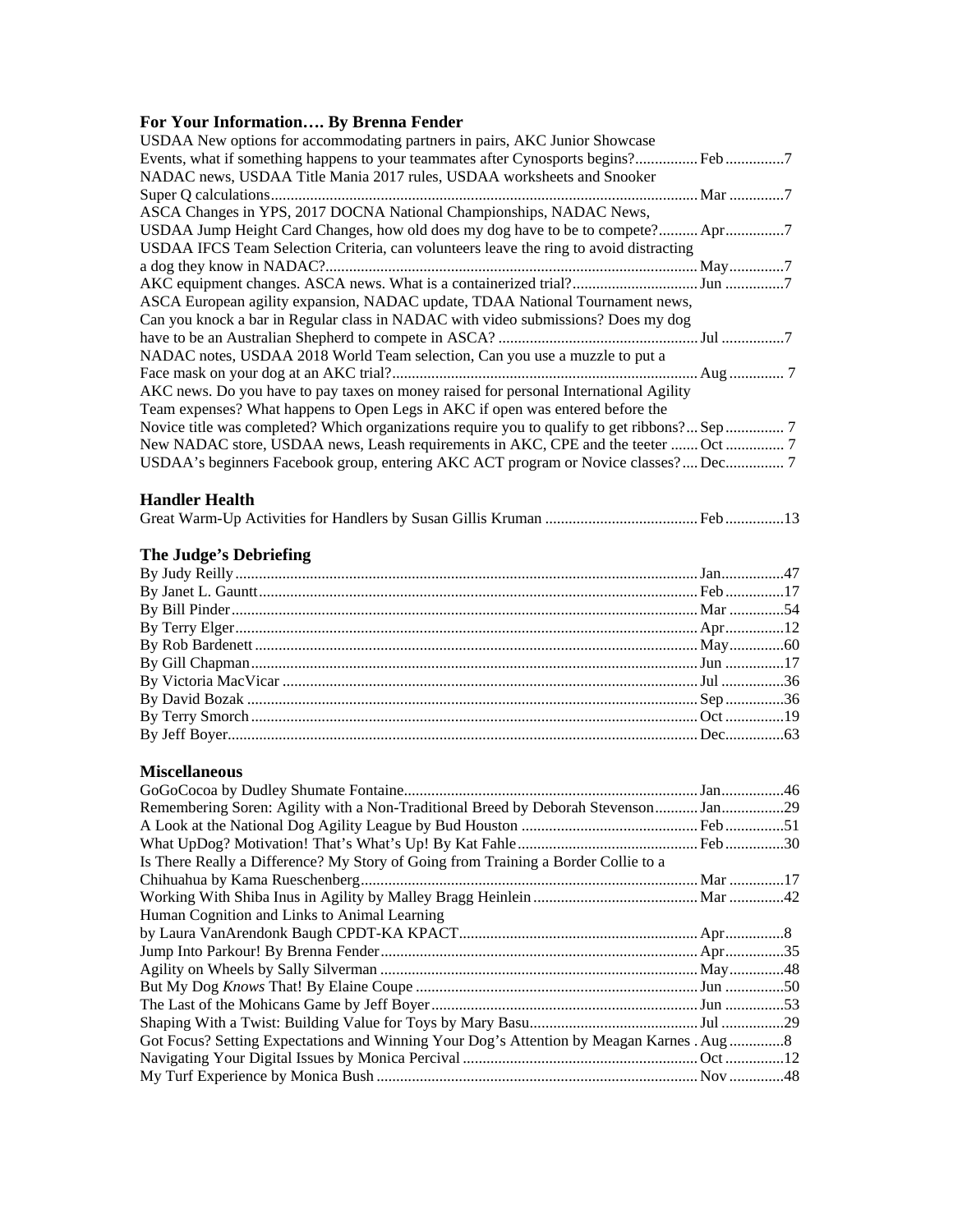#### **My Favorite Jumping Exercise**

#### Power Paws Trials and Tribulations of a Novice Agility Dog/Power Paws Drills by Nancy **Gyes**

| Power Paws Drills: Challenges from the 2017 AKC National Agility Championship Jun 24 |  |
|--------------------------------------------------------------------------------------|--|
|                                                                                      |  |
|                                                                                      |  |
|                                                                                      |  |
|                                                                                      |  |
|                                                                                      |  |

## **Practically Training by Sandy Rogers**

## **Real Life Lead-Outs by Kristy Netzer**

#### **Sense of Self by Tori Self**

## Starting Off Right by Bobbie Lyons, CCFT, FP-MTI, Cert CF

## Stimulus Control Without Frustration by Sarah Owings, KPA, CTP

|--|--|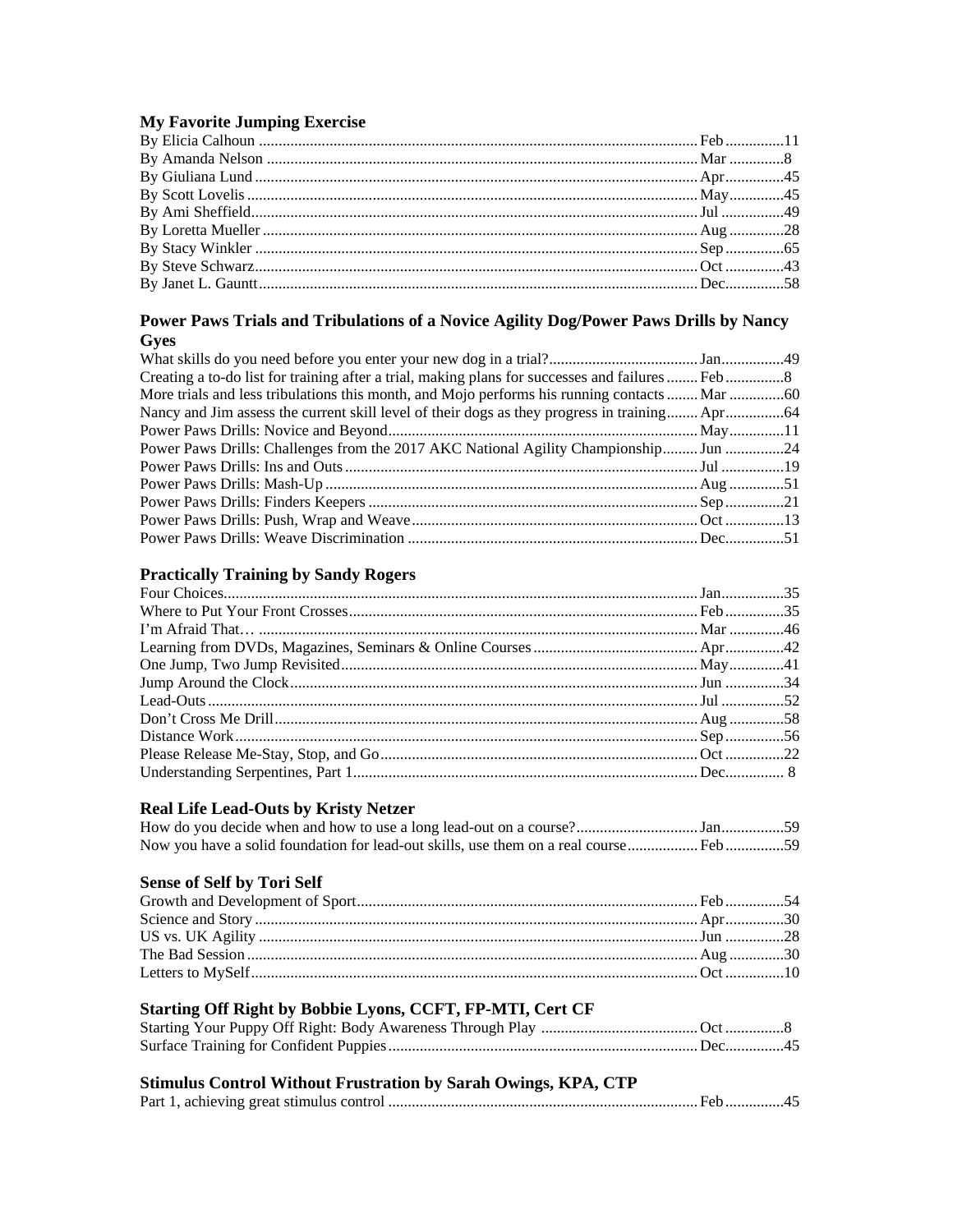|--|--|--|--|--|--|

#### **Team Small Dog Agility Humility by Laura Hartwick**

#### **Themes Like a Good Idea by David Bozak**

#### **Tip of the Month**

| Stop tunnel openings from sliding out from underneath your tunnel bags by Clean Run  Apr  6  |  |
|----------------------------------------------------------------------------------------------|--|
|                                                                                              |  |
|                                                                                              |  |
|                                                                                              |  |
| Using a pillow case and stick in the ground weave poles to make a wing by Kris Mayer  Aug  6 |  |
|                                                                                              |  |
|                                                                                              |  |
|                                                                                              |  |

#### **Training Articles by Eileen Anderson**

#### **Training Articles by Sarah Owings, CPA, CPT**

Cue *Then* Move: Using Patterns to Build Trust and Precision with Toy-Specific Cues ...... Sep ...............39

#### **Training Freedom: Here I Go Again! By Jo Sermon**

Is it really a good idea to add a puppy and train it to be a competitive agility dog? ............. Jan ................8 Using names, socialization, rewarding interaction with you, play, things to watch for ....... Feb ...............61